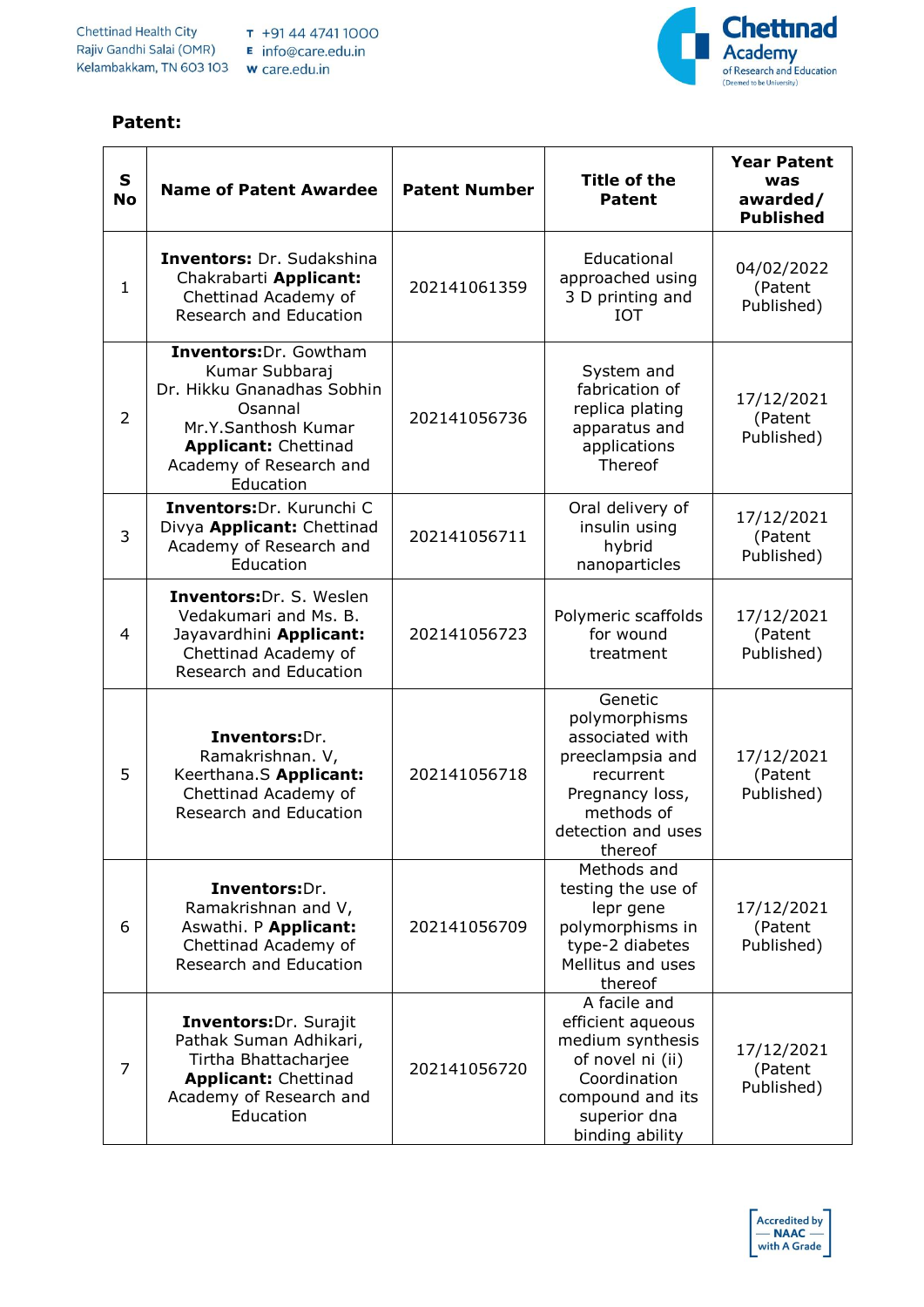

| 8  | <b>Inventors: Dr. Antara</b><br>Banerjee and Suman<br>Adhikari, Tirtha<br>Bhattacharjee Applicant:<br>Chettinad Academy of<br>Research and Education<br>Inventors: Dr. Shoba                                                                                    | 202141056742 | Method for<br>proficient, high<br>yield synthesis of<br>novel pd(ii)<br>coordination<br>Compound based<br>on dithiolat<br>Gold core<br>stabilized silica | 17/12/2021<br>(Patent<br>Published) |
|----|-----------------------------------------------------------------------------------------------------------------------------------------------------------------------------------------------------------------------------------------------------------------|--------------|----------------------------------------------------------------------------------------------------------------------------------------------------------|-------------------------------------|
| 9  | Narayan and Saraswathi N<br><b>Applicant: Chettinad</b><br>Academy of Research and<br>Education                                                                                                                                                                 | 202141056739 | nanocomposites<br>with antimicrobial<br>peptides<br>And drugs,<br>preparation and us                                                                     | 17/12/2021<br>(Patent<br>Published) |
| 10 | Inventors: Dr. Shiek SSJ<br>Ahmed, Ms Monisha KG and<br>Dr Chokkalingam M<br>Applicant: Chettinad<br>Academy of Research and<br>Education                                                                                                                       | 202141056743 | Levels circulating<br>linc00520 and<br>dbhas1 Incrnas as<br>diagnostic markers<br>for coronary artery<br>disease                                         | 07/12/2021<br>(Patent filed)        |
| 11 | Inventors: Dr. Saravanan<br>Ramachandran, Dr<br>G.S.Hikku and S. Vignesh<br><b>Applicant: Chettinad</b><br>Academy of Research and<br>Education                                                                                                                 | 202141056738 | Chitosan biosphere<br>preparation and<br>metal<br>adsorptionfrom<br>used engine oil<br>thereof                                                           | 17/12/2021<br>(Patent<br>Published) |
| 12 | Inventors: Dr.R.<br>Suthakaran, Dr. Teelavath<br>Mangilal,<br>Dr.S. Anand Reddy,<br>Dr A Venkateshwar Reddy,<br>Dr.K. Lakshmi,<br>Mrs. N. Venkata Naga Jyothi,<br>Dr.N. Kiruthiga,<br>Harish Kumar,<br>Prof. (Dr) Vivek Kumar<br>Sharma,<br>,Tadiboyina Sirisha | 202141052056 | Drug interaction<br>and prediction<br>based method for<br>minimizing side<br>effects of the drug                                                         | 12/10/2021<br>(Patent<br>Published) |
| 13 | <b>Inventors: Dr Deevan Paul</b><br>Α,<br>Dr.K.Lakshmi, Chalasani<br>Harika<br>Dr K Umasankar, Dr Brito raj<br>Thumbooru N Shilpa,<br>Katta Manogna, Mandapati<br>Lavanya, K.C. Mounika                                                                         | 202141053978 | Method of<br>processing<br>clopidogrel<br>bisulphate silver<br>nanoparticles                                                                             | 12/10/2021<br>(Patent<br>Published) |
| 14 | Inventors: Koyeli<br>Girigoswami<br>Ramachandran Murugesan<br>Agnishwar Girigoswami<br>Keerthana V<br>Jothika S<br>Kavitha D<br><b>Applicant: Chettinad</b><br>Academy of Research and<br>Education                                                             | 202041051665 | Method of<br>preparation of GO-<br>TiO <sub>2</sub><br>nanocomposite<br>and use thereof                                                                  | 04/12/2020<br>(Patent<br>Published) |

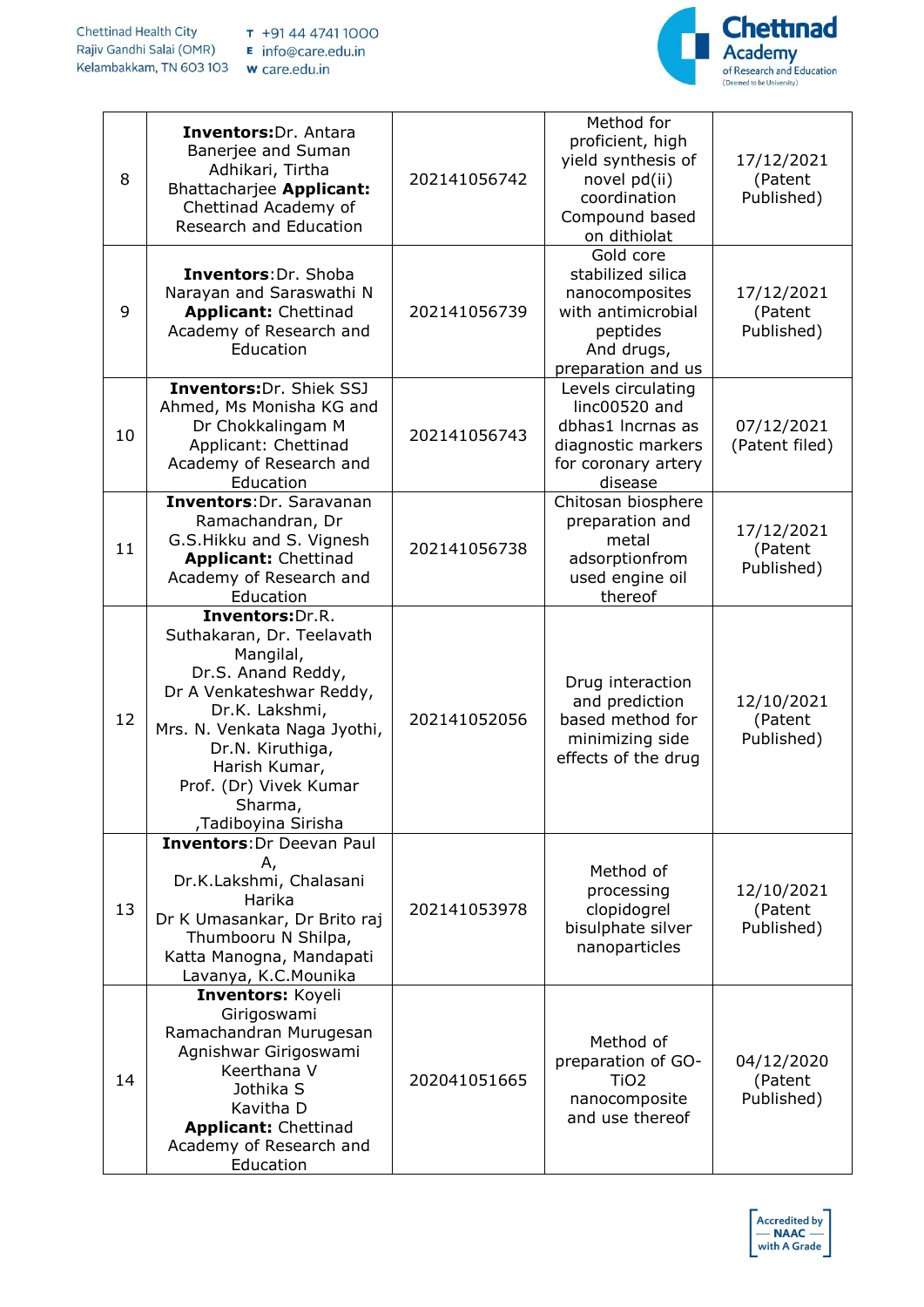

| 15 | <b>Inventors: Antara Banerjee</b><br>Surajit Pathak<br>Ramachandran Murugesan<br><b>Applicant: Chettinad</b><br>Academy of Research and<br>Education                                                        | 202041051674 | A method to<br>induce rapid<br>transdifferentiation<br>of mesenchymal<br>stem cells and its<br>application<br>thereof.                                                | 04/12/2020<br>(Patent<br>Published)                                                                           |
|----|-------------------------------------------------------------------------------------------------------------------------------------------------------------------------------------------------------------|--------------|-----------------------------------------------------------------------------------------------------------------------------------------------------------------------|---------------------------------------------------------------------------------------------------------------|
| 16 | Inventors: Karunanithi<br>Rajamanickam<br>Prema C<br>Sabitha S<br>Yamini P<br>Ramachandran Murugesan<br><b>Applicant: Chettinad</b><br>Academy of Research and<br>Education                                 | 202041051663 | Method And<br>Process For The<br><b>Evaluation Of</b><br>Chemotherapeutic<br>Pseudo-<br>Progression In<br><b>Brain Tumours</b><br>Using Quantitative<br>Perfusion MRI | 04/12/2020<br>(Patent<br>Published)                                                                           |
| 17 | Inventors: Karunanithi<br>Rajamanickam<br>Prema C<br>Sabitha S<br>Yamini P<br>Ramachandran Murugesan<br><b>Applicant: Chettinad</b><br>Academy of Research and<br>Education                                 | 202041051676 | Method And<br>Process For The<br><b>Evaluation Of</b><br>Chemotherapy In<br><b>Brain Tumours</b><br><b>Using Tumour-</b><br>Segmentation Of<br>MR Images              | 04/12/2020<br>(Patent<br>Published)                                                                           |
|    | Inventors: Koyeli                                                                                                                                                                                           |              |                                                                                                                                                                       |                                                                                                               |
| 18 | Girigoswami<br>Agnishwar Girigoswami<br>Ramachandran Murugesan<br>Gopikrishna A<br><b>Applicant: Chettinad</b><br>Academy of Research and<br>Education                                                      | 202041051698 | Method and<br>process of<br>nanoformulation of<br>liposomal<br>myricetin and uses<br>thereof                                                                          | 22/12/2021<br>(Patent<br>Awarded)<br><b>Award</b><br>No:384885)<br>(Patent<br><b>Published</b><br>04/12/2020) |
| 19 | <b>Inventors:</b> Gowtham kumar<br>Subbaraj<br>Murugesan Ramachandran<br>Sindhu Varghese<br><b>Hikku</b><br><b>Applicant: Chettinad</b><br>Academy of Research and<br>Education<br>Inventors: Ramakrishnan. | 202041051678 | System and<br>Fabrication Of A<br>Microbial Streaking<br>Apparatus And<br><b>Application Thereof</b>                                                                  | 04/12/2020<br>(Patent<br>Published)                                                                           |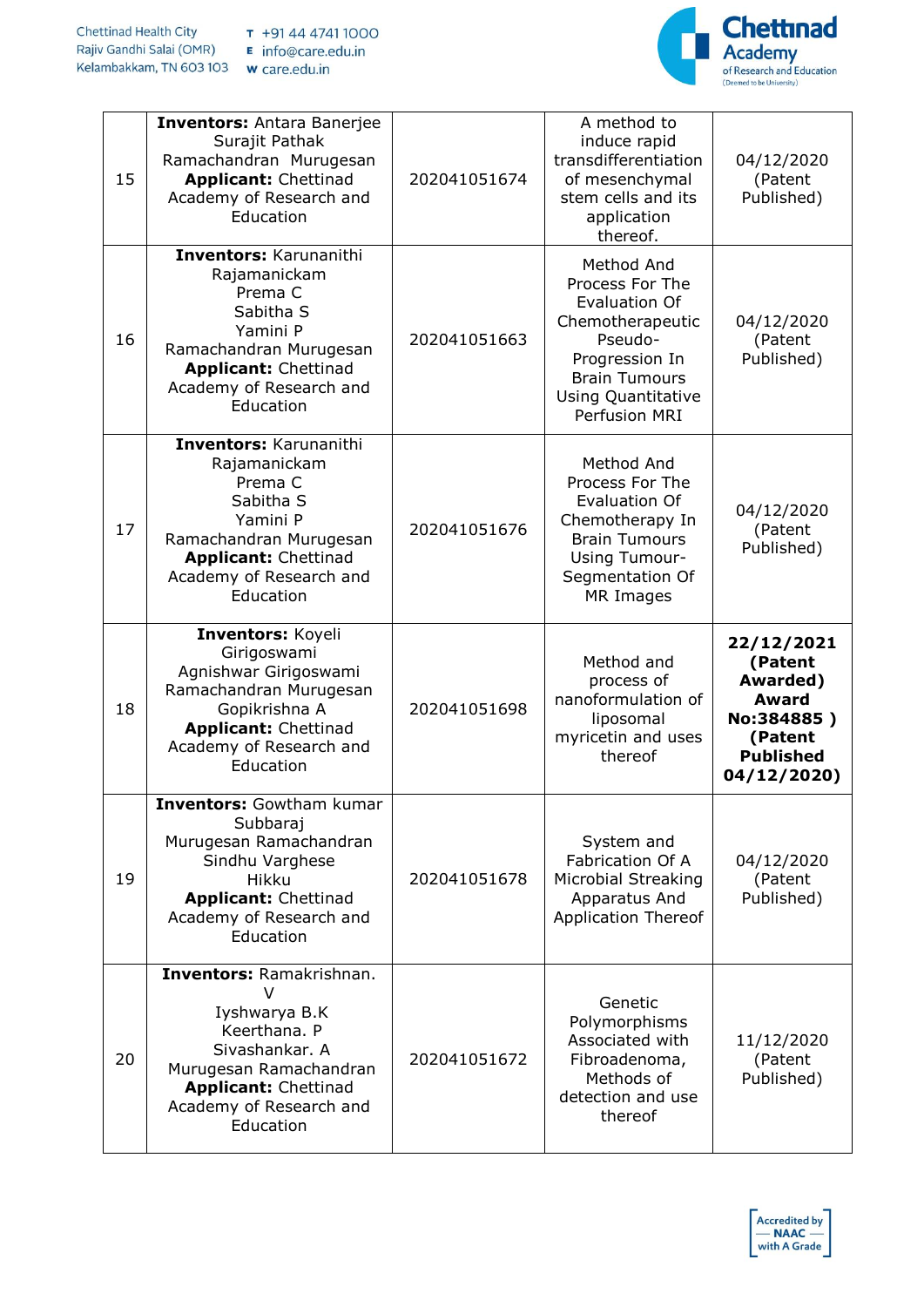

| 21 | <b>Inventors: Sathyaraj</b><br>Weslen Vedakumari<br>Jayavardhini Bhoopathy<br>Arjun Sathish Kumar<br>Ramachandran Murugesan<br><b>Applicant: Chettinad</b><br>Academy of Research and<br>Education               | 202041051689 | Method and<br>preparation of<br>sericin scaffolds<br>reinforced with<br>biomacromolecules<br>and uses there of                                                       | 11/12/2020<br>(Patent<br>Published) |
|----|------------------------------------------------------------------------------------------------------------------------------------------------------------------------------------------------------------------|--------------|----------------------------------------------------------------------------------------------------------------------------------------------------------------------|-------------------------------------|
| 22 | <b>Inventors: Ambigapathi</b><br>Moorthi; Sai Nievethitha<br>Sethu; Namasivayam<br>Subhapradha; Narasimhan<br>Srinivasan; Ramachandran<br>Murugesan Applicant:<br>Chettinad Academy of<br>Research and Education | 201841000244 | Method of<br>nanoformulation of<br>Hesperetin for<br>enhancement of<br>properties and<br>uses                                                                        | 1/11/2019<br>(Patent<br>Published)  |
| 23 | Inventors: Karunanithi<br>Rajamanickam;<br>Saraswathi.S; Joy Sebastian<br>Prakash.J; Murugesan<br>Ramachandran<br><b>Applicant: Chettinad</b><br>Academy of Research and<br>Education                            | 201841000239 | System and<br>Methods to<br>determine<br>structural and<br>functional changes<br>in T1 weighted and<br>functional MRI<br>images in human<br>brain                    | 1/11/2019<br>(Patent<br>Published)  |
| 24 | <b>Inventors: Manigandan</b><br>Venkatesan; Karthik<br>Ramachandran; Saravanan<br>Ramachandran; Murugesan<br>Ramachandran<br><b>Applicant: Chettinad</b><br>Academy of Research and<br>Education                 | 201841000238 | Process, extraction<br>of Low Molecular<br><b>Weight Sulfated</b><br>Chitosans<br>(LMWSC) and their<br>application in the<br>treatment of<br>Neurological<br>disease | 1/11/2019<br>(Patent<br>Published)  |
| 25 | <b>Inventors: Gowtham</b><br>Kumar Subbaraj; Sindhu<br>Varghese<br><b>Applicant: Chettinad</b><br>Academy of Research and<br>Education                                                                           | 201841000242 | A system and<br>device for<br>dispensing sterile<br>microbial culture                                                                                                | 1/11/2019<br>(Patent<br>Published)  |
| 26 | <b>Inventors: Ramakrishnan</b><br>V; Hafsa .S; Santhosh .V<br>Srivarshini .S<br><b>Applicant: Chettinad</b><br>Academy of Research and<br>Education                                                              | 201941026213 | ESR1 PvuII and<br>XbaI<br>polymorphism<br>Associated with<br>Coronary Artery<br>Disease, Methods<br>of detection and<br>uses thereof                                 | 02/08/2019<br>(Patent<br>Published) |
| 27 | <b>Inventors: Jyothi Ashok</b><br>Kumar; Thotakura<br>Balaji; C. Swathi Priyadarshin<br>Ramachandran Murugesan<br><b>Applicant: Chettinad</b><br>Academy of Research and<br>Education                            | 201941026211 | Street Maze to<br>assess learning<br>and memory in<br>rodents                                                                                                        | 12/07/2019<br>(Patent<br>Published) |

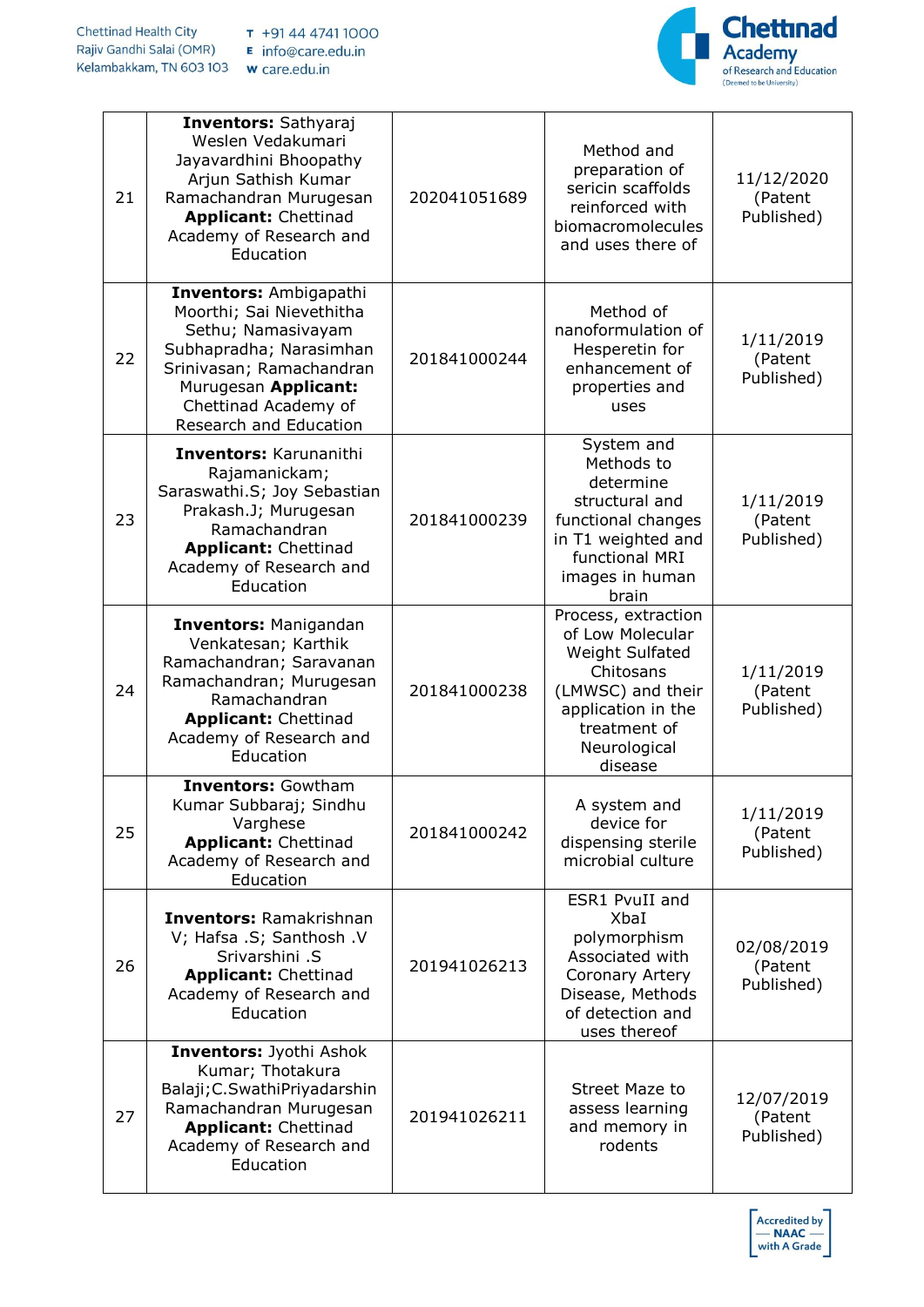

| 28 | <b>Inventors:</b> Shoba Narayan;<br>Nikitha Shalom Richard;<br>Sangamithra Nehru; Soniya<br>Pushparaj; Subitha Palaniraj;<br>Geeva; Chokkalingam<br>Meyyapan, Ramachandran<br>Murugesan<br><b>Applicant: Chettinad</b><br>Academy of Research and<br>Education | 201941026200 | Novel Injectable<br>Biocompatible<br>Carriers for<br>Cardiac Tissue<br>Repair and<br>Regeneration                                                       | 12/07/2019<br>(Patent<br>Published) |
|----|----------------------------------------------------------------------------------------------------------------------------------------------------------------------------------------------------------------------------------------------------------------|--------------|---------------------------------------------------------------------------------------------------------------------------------------------------------|-------------------------------------|
| 29 | <b>Inventors:SSJ Shiek</b><br>Fareeth Ahmed<br>Murugesan.R;<br>Gnanakkumaar Athira<br>Anirudhan; Meenalochini M;<br>Rukshana Parveen T; Sruthi<br>B;Prema B.K;Vidhya P<br><b>Applicant: Chettinad</b><br>Academy of Research and<br>Education                  | 201941026204 | Method and<br>process for the<br>detection of metal<br>induced toxicity<br>based on Fourier<br>Transform infrared<br>spectroscopy                       | 12/07/2019<br>(Patent<br>Published) |
| 30 | <b>Inventors: SSJ Shiek</b><br>Fareeth Ahmed;<br>Murugesan.R; Gnana<br>kumaar; Athira Anirudhan;<br>Muumina M<br>Monisha Ganesh K M<br><b>Applicant: Chettinad</b><br>Academy of Research and<br>Education                                                     | 201941026208 | Method and non-<br>invasive process<br>for screening of<br>coronary artery<br>disease using<br><b>Fourier Transform</b><br>Infrared<br>Spectroscopy.    | 12/07/2019<br>(Patent<br>Published) |
| 31 | Inventors: Sathyaraj<br>Weslen<br>Vedakumari; Raveendra<br>Rubiya; Keerthivasan<br>Iyswariya; Shalini<br>Thomas; Venkatesan<br>Divya; Ramachandra<br>Murugasen<br><b>Applicant: Chettinad</b><br>Academy of Research and<br>Education                          | 201941026201 | Angiogenic<br>nanocomposites<br>for tissue repair<br>and regeneration                                                                                   | 12/07/2019<br>(Patent<br>Published) |
| 32 | <b>Inventors: Karunanithi</b><br>Rajamanickam; Sharon<br>Jebamalar; Joy Sebastian<br>Prakash J; Ramachandran<br>Murugasen<br><b>Applicant: Chettinad</b><br>Academy of Research and<br>Education                                                               | 201941026202 | Method And<br>Process For<br>Producing<br>Functional<br>Connectivity Index<br>From RS-FMRI For<br>Autism Spectrum<br>Disorder (ASD)<br>And Uses Thereof | 12/07/2019<br>(Patent<br>Published) |
| 33 | Inventors: Saravanan<br>Ramachandran; Jeneesha<br>George; Gomathy V; Janani<br>priya V; Manigandan<br>Venkatesan; Ramachandran<br>Murugasen; Applicant:<br>Chettinad Academy of<br>Research and Education                                                      | 201941026209 | Extraction and<br>formulation of agar<br>from brown<br>seaweed & use of<br>their anticancer<br>properties                                               | 12/7/2019<br>(Patent<br>Published)  |

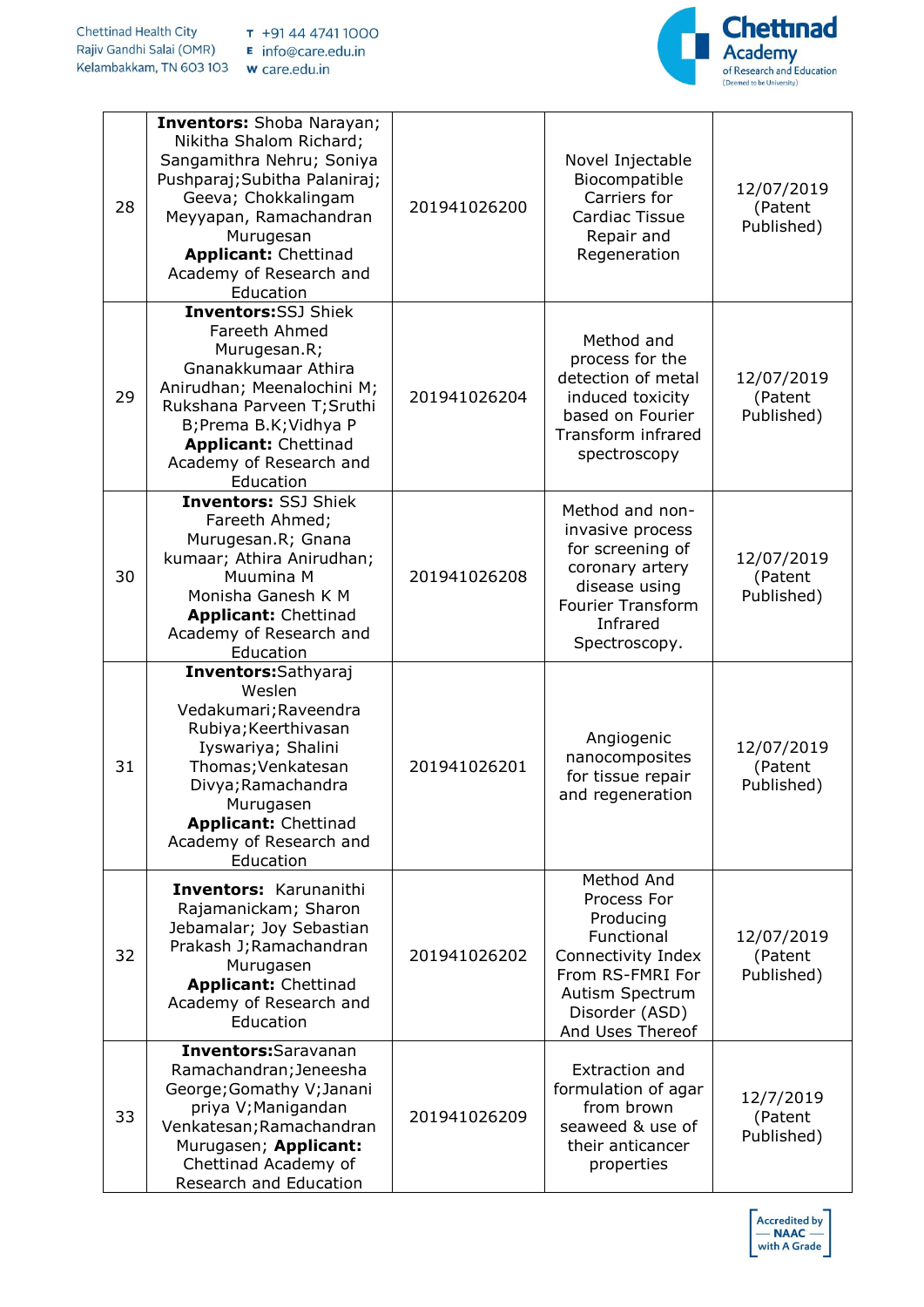

| 34 | Inventors: Sathyaraj<br>Weslen Vedakumari; Shalini<br>Thomas; Keerthivasan<br>Iyswariya; Raveendran<br>Rubiya; Bhoopathy<br>Jayavardhini; Ramachandran<br>Murugasen<br><b>Applicant: Chettinad</b><br>Academy of Research and<br>Education | 201941026203 | Nanostructured<br>Magentic Sericin -<br>Method and<br>process of<br>fabrication of and<br>uses thereof                              | 12/07/2019<br>(Patent<br>Published) |
|----|--------------------------------------------------------------------------------------------------------------------------------------------------------------------------------------------------------------------------------------------|--------------|-------------------------------------------------------------------------------------------------------------------------------------|-------------------------------------|
| 35 | Inventors: Ramakrishnan. V;<br>Pallavi Kesavan; Aiswarya<br>P.S; Umamaheshwari. V<br><b>Applicant: Chettinad</b><br>Academy of Research and<br>Education                                                                                   | 201941026210 | Genetic<br>Polymorphisms<br>Associated with<br>Migraine<br>(Headache),<br>Methods of<br>detection and uses<br>thereof               | 12/07/2019<br>(Patent<br>Published) |
| 36 | <b>Inventors:</b> Shoba Narayan;<br>Rathi Usha Kannan; Geeva<br><b>Applicant: Chettinad</b><br>Academy of Research and<br>Education                                                                                                        | 201841000245 | Design<br>Development and<br>Use of pH -<br>Sensitive<br>multifunctional<br>gold nanorods                                           | 05/07/2019<br>(Patent<br>Published) |
| 37 | <b>Inventors: Surajit Pathak;</b><br>Sushmitha Sriramulu;<br>Antara B anerjee; Ganesan<br>Jothimani; Murugesan<br>Ramachandran Marotta<br>Francesco<br><b>Applicant: Chettinad</b><br>Academy of Research and<br>Education                 | 201841000251 | Method and<br>process of<br>conditioned<br>medium derived<br>from mesenchymal<br>stem cells                                         | 05/07/2019<br>(Patent<br>Published) |
| 38 | <b>Inventors: Antara</b><br>Banerjee; Ganesan<br>Jothimani; Pathak Surajit;<br>Sushmitha Sriramulu;<br>Murugesan Ramachandran<br><b>Applicant: Chettinad</b><br>Academy of Research and<br>Education                                       | 201841000240 | Methods, effects<br>and application of<br>inhibition of Wnt $\beta$<br>catenin signaling<br>pathway in<br>mesenchymal<br>stem cells | 05/07/2019<br>(Patent<br>Published) |
| 39 | <b>Inventors: Ramakrishnan</b><br>V;<br>Bhavani B<br><b>Applicant: Chettinad</b><br>Academy of Research and<br>Education                                                                                                                   | 201841000248 | Method and testing<br>the use of ESR1<br>gene<br>polymorphisms in<br>infertility                                                    | 05/07/2019<br>(Patent<br>Published) |
| 40 | <b>Inventors: Weslen</b><br>Vedakumari<br>Sathyaraj; Jayalakshmi<br>Rajendran; Murugesan<br>Ramachandran<br><b>Applicant: Chettinad</b><br>Academy of Research and<br>Education                                                            | 201841000243 | Fabrication and<br>use of novel<br>nanoscaffolds                                                                                    | 05/07/2019<br>(Patent<br>Published) |

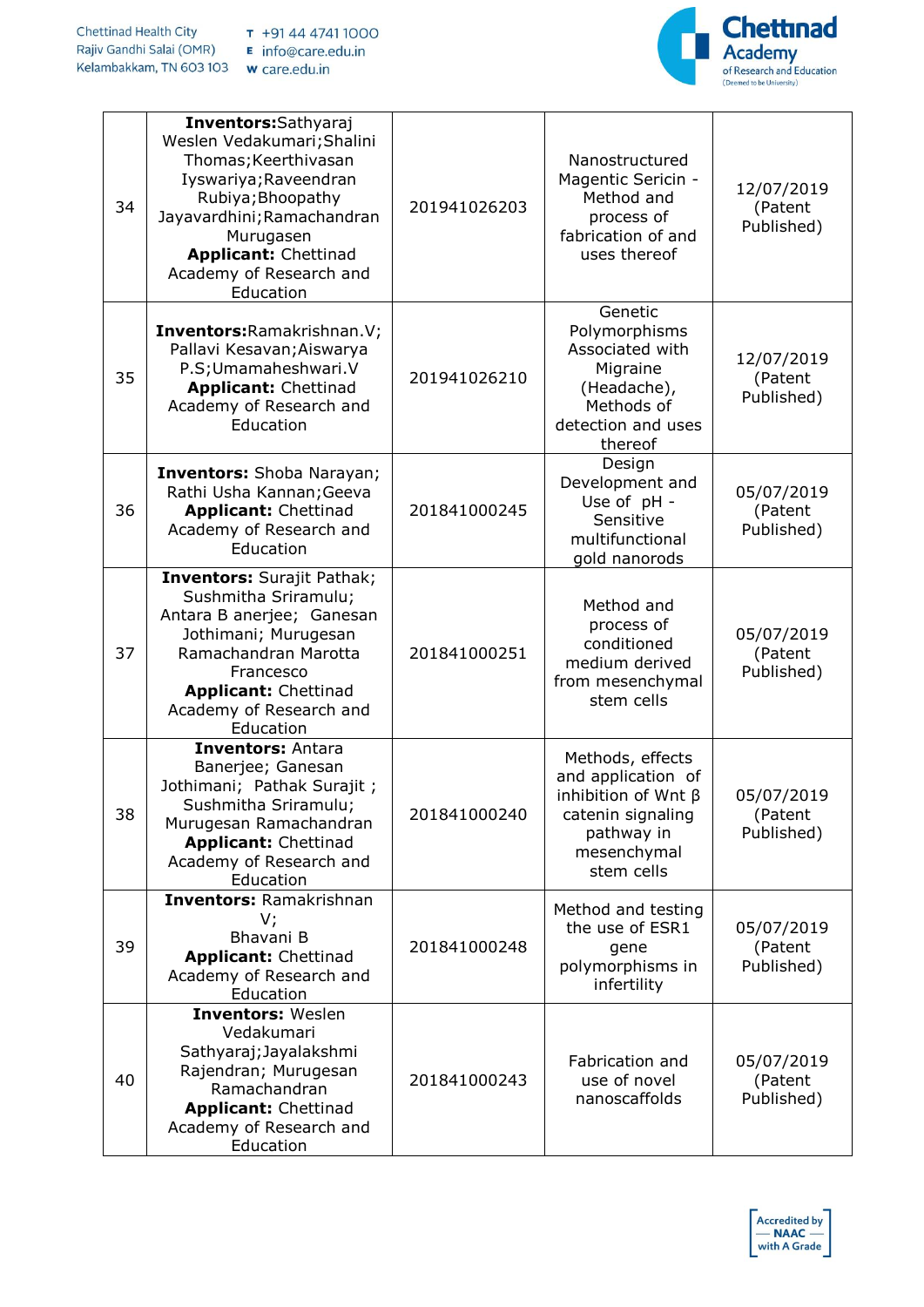

| 41 | <b>Inventors:</b><br>Thamaraichelvan<br>Arunachalam;<br>Priyanga Gandhi<br>Chellakannu;<br>AnithaVijayarangan,<br>Murugesan Ramachandran<br><b>Applicant: Chettinad</b><br>Academy of Research and<br>Education                       | 201741001079 | Paper Based<br><b>Analytical Device</b><br>for the Detection<br>of Salivary<br><b>Biomarkers</b>               | 13/07/2018<br>(Patent<br>Published)                                                                          |
|----|---------------------------------------------------------------------------------------------------------------------------------------------------------------------------------------------------------------------------------------|--------------|----------------------------------------------------------------------------------------------------------------|--------------------------------------------------------------------------------------------------------------|
| 42 | Inventors: Shoba Narayan;<br>Surajit Pathak; Rachel<br>Karena; Moorthi<br>Ambigapathi; Srinivasan<br>Narasimhan; Murugesan<br>Ramachandran<br><b>Applicant: Chettinad</b><br>Academy of Research and<br>Education                     | 201741001087 | A method and<br>development of a<br>nanoscaffold for<br>delivery of agents<br>for stem cell<br>differentiation | 06/08/2020<br>(Patent<br>Awarded)<br><b>Award</b><br>No:343553<br>13/07/2018<br>(Patent<br><b>Published)</b> |
| 43 | <b>Inventors: Agnishwar</b><br>Girigoswami; Haribabu V;<br>Koyeli Girigoswami<br><b>Applicant: Chettinad</b><br>Academy of Research and<br>Education                                                                                  | 201741001085 | Label-free<br>biocompatible<br>magnetoflourecent<br>nanoclusters for<br>multimodal<br>imaging                  | 13/07/2018<br>(Patent<br>Published)                                                                          |
| 44 | <b>Inventors:: Weslen</b><br>Vedakumari Sathyaraj;<br>Murugesan Ramachandran<br><b>Applicant: Chettinad</b><br>Academy of Research and<br>Education                                                                                   | 201741001094 | Fabrication of<br>sericin modified<br>monetite for bone<br>tissue engineering                                  | 13/07/2018<br>(Patent<br>Published)                                                                          |
| 45 | Inventors:: Weslen<br>Vedakumari Sathyaraj;<br>Murugesan Ramachandran<br><b>Applicant: Chettinad</b><br>Academy of Research and<br>Education                                                                                          | 201741001086 | A method for<br>crafting metal<br>nanoparticle based<br>biosensor for<br>detection of<br>plasmin in biofluids  | 13/07/2018<br>(Patent<br>Published)                                                                          |
| 46 | <b>Inventors:: Moorthi</b><br>Ambigapathi; Shoba<br>Narayan; Azeena Saleem;<br>Subhapradha<br>Namasivayam; Srinivasan<br>Narasimhan; Murugesan<br>Ramachandran<br><b>Applicant: Chettinad</b><br>Academy of Research and<br>Education | 201741001091 | Polymeric matrix<br>containing metal<br>doped ceramic for<br>tissue engineering                                | 13/07/2018<br>(Patent<br>Published)                                                                          |
| 47 | <b>Inventors:: Satish</b><br>Ramalingam; Shoba<br>Narayan; Surajit Pathak;<br>Liza Mary<br><b>Applicant: Chettinad</b><br>Academy of Research and<br>Education                                                                        | 201741001089 | A method and<br>process for the<br>efficacy<br>enhancement of<br>activities of<br>Bioflavonoids                | 13/07/2018<br>(Patent<br>Published)                                                                          |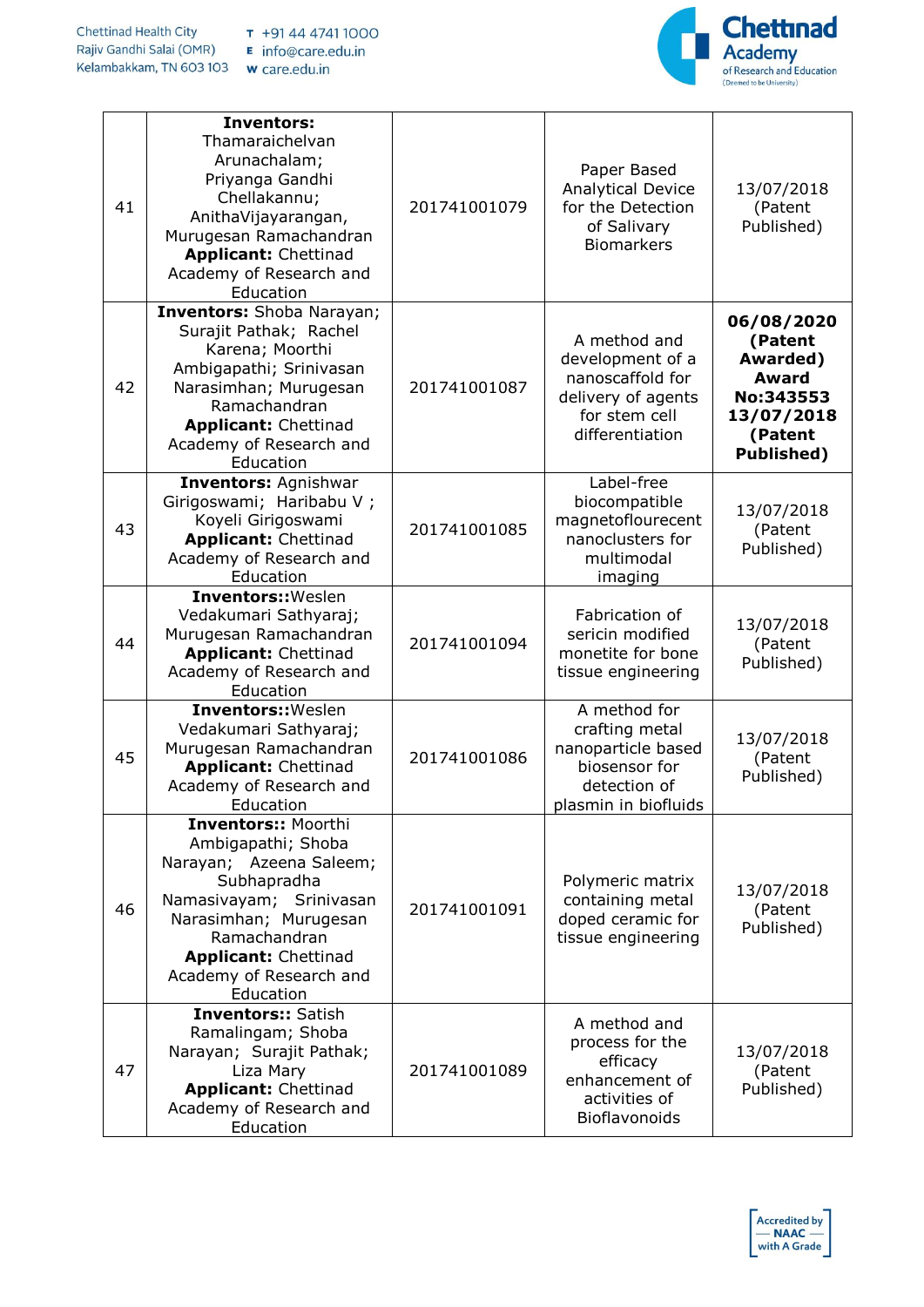

| 48 | <b>Inventors:: Surajit Pathak;</b><br>Murugesan Ramachandran;<br>Madhumala Gopinath<br><b>Applicant: Chettinad</b><br>Academy of Research and<br>Education                                | 201741001093  | A method and<br>process for<br>evaluating the<br>quality of<br>mesenchymal<br>stem cells                  | 13/07/2018<br>(Patent<br>Published) |
|----|-------------------------------------------------------------------------------------------------------------------------------------------------------------------------------------------|---------------|-----------------------------------------------------------------------------------------------------------|-------------------------------------|
| 49 | <b>Inventors:: Surajit Pathak;</b><br>Murugesan Ramachandran;<br>Vimala Devi Subramanian;<br><b>Applicant: Chettinad</b><br>Academy of Research and<br>Education                          | 201741001095  | Method and<br>process for<br>screening toxicity<br>of cosmetic<br>products<br>containing<br>nanoparticles | 13/07/2018<br>(Patent<br>Published) |
| 50 | <b>Inventors:</b> Thangavel M;<br>Subitha P<br><b>Applicant: Chettinad</b><br>Academy of Research and<br>Education                                                                        | 201741001096  | Method and<br>process for<br>accessing efficacy<br>of anticancer agent                                    | 13/07/2018<br>(Patent<br>Published) |
| 51 | Inventors: Kurunchi C<br>Divya<br>Murugesan R<br>Srinivasan N<br><b>Applicant: Chettinad</b><br>Academy of Research and<br>Education                                                      | 201741001090  | Development<br>method and<br>process for the<br>detection of drug<br>resistant water<br>borne pathogens   | 13/07/2018<br>(Patent<br>Published) |
| 52 | Inventors: Girigoswami<br>Koyeli; Agnishwar<br>Girigoswami; Murugesan<br>Ramachandran; Akhtar<br>Nazim<br><b>Applicant: Chettinad</b><br>Academy of Research and<br>Education             | 201741001092  | Sensor for amyloid<br>detection based on<br>ZnOnanoflower<br>platform                                     | 13/07/2018<br>(Patent<br>Published) |
| 53 | <b>Inventors: D MathangiD</b><br>Chandrasekar; A Ahamed<br>Basha<br><b>Applicant: Chettinad</b><br>Academy of Research and<br>Education                                                   | 201641044254  | Design of multi-<br>metabolic cage for<br>small laboratory<br>animals                                     | 29/06/2018<br>(Patent<br>Published) |
| 54 | <b>Inventors: Vincent</b><br>Alexander; Shiek Fareeth<br>Ahmed; Ramachandran<br>Murugesan ; Pradeep G Nair<br><b>Applicant: Chettinad</b><br>Academy of Research and<br>Education         | 5414/CHE/2015 | System and<br><b>Process for Nitric</b><br>Oxide Estimation<br>in Fluids                                  | 30/06/2017<br>(Patent<br>Published) |
| 55 | <b>Inventors:: Metkar Sanjay</b><br>Kisan; Girigoswami Koyeli;<br>Agnishwar Girigoswami;<br>Murugesan Ramachandran<br><b>Applicant: Chettinad</b><br>Academy of Research and<br>Education | 5415/CHE/2015 | Degradation<br>Process of Amyloid<br>Fibrils by<br>Serratiopeptidase                                      | 30/06/2017<br>(Patent<br>Published) |